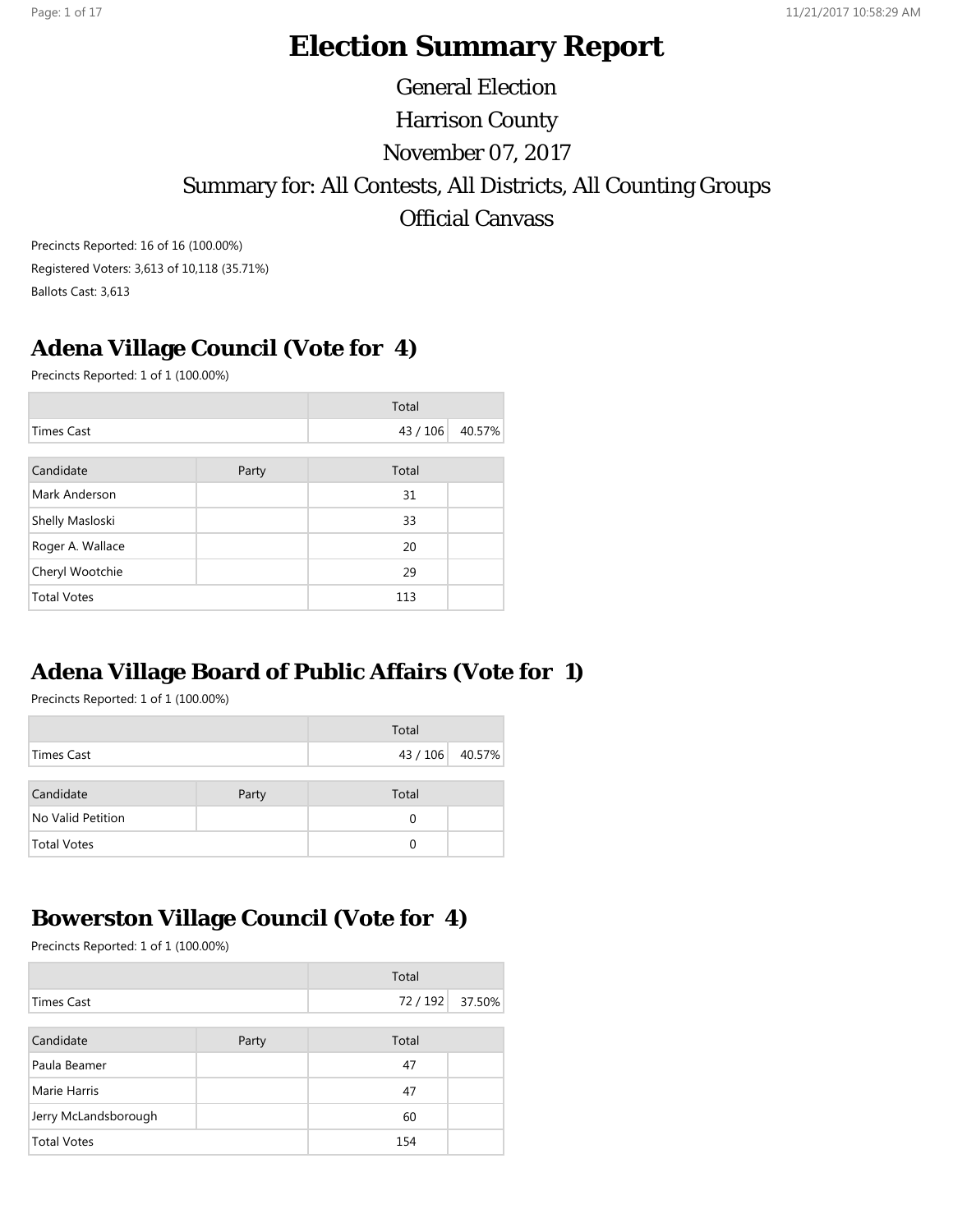## **Cadiz Village Council (Vote for 4)**

Precincts Reported: 2 of 2 (100.00%)

|                     |       | Total       |        |
|---------------------|-------|-------------|--------|
| <b>Times Cast</b>   |       | 699 / 2,120 | 32.97% |
|                     |       |             |        |
| Candidate           | Party | Total       |        |
| <b>Terry Capers</b> |       | 358         |        |
| James Drexler       |       | 273         |        |
| Daniel E. Ossman    |       | 348         |        |
| Larry R. Sickle     |       | 220         |        |
| Chace P. Smith      |       | 491         |        |
| John Vermillion     |       | 328         |        |
| <b>Total Votes</b>  |       | 2,018       |        |

## **Deersville Village Mayor (Vote for 1)**

Precincts Reported: 1 of 1 (100.00%)

|                    |       | Total |                |
|--------------------|-------|-------|----------------|
| Times Cast         |       |       | 10 / 45 22.22% |
| Candidate          | Party | Total |                |
| Dale Mitchell      |       | 8     |                |
| <b>Total Votes</b> |       | 8     |                |

## **Deersville Village Council (Vote for 4)**

Precincts Reported: 1 of 1 (100.00%)

|                    |       | Total |        |
|--------------------|-------|-------|--------|
| <b>Times Cast</b>  |       | 10/45 | 22.22% |
|                    |       |       |        |
| Candidate          | Party | Total |        |
| Edna Cross         |       | 7     |        |
| Jody Mitchell      |       | 8     |        |
| <b>Total Votes</b> |       | 15    |        |

## **Freeport Village Council (Vote for 4)**

|                    |       | Total    |        |
|--------------------|-------|----------|--------|
| Times Cast         |       | 95/203   | 46.80% |
| Candidate          | Party | Total    |        |
| No Valid Petition  |       | $\Omega$ |        |
| <b>Total Votes</b> |       | 0        |        |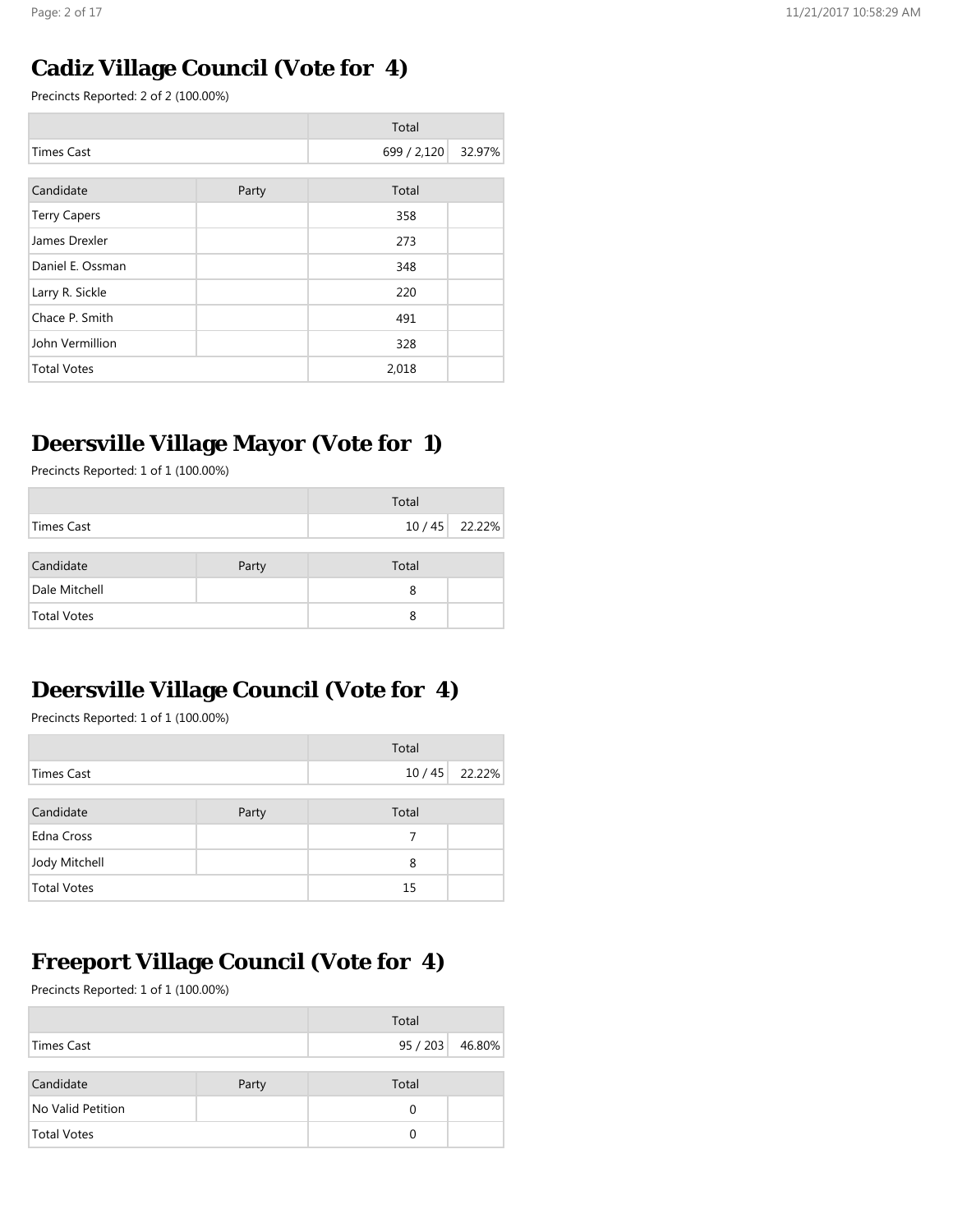# **Harrisville Village Council (Vote for 4)**

Precincts Reported: 1 of 1 (100.00%)

|                    |       | Total           |  |
|--------------------|-------|-----------------|--|
| Times Cast         |       | 44 / 129 34.11% |  |
|                    |       |                 |  |
| Candidate          | Party | Total           |  |
| No Valid Petition  |       | 0               |  |
| <b>Total Votes</b> |       | 0               |  |

## **Hopedale Village Council (Vote for 4)**

Precincts Reported: 1 of 1 (100.00%)

|                       |       | Total |        |
|-----------------------|-------|-------|--------|
| <b>Times Cast</b>     |       |       | 38.77% |
|                       |       |       |        |
| Candidate             | Party | Total |        |
| <b>Ronald Hawkins</b> |       | 159   |        |
| Donald R. Jochims     |       | 143   |        |
| <b>William Luther</b> |       | 138   |        |
| Larry L. Ward Sr.     |       | 166   |        |
| <b>Total Votes</b>    |       | 606   |        |

## **Hopedale Village Board of Public Affairs (Vote for 1)**

Precincts Reported: 1 of 1 (100.00%)

|                    |       | Total            |  |
|--------------------|-------|------------------|--|
| Times Cast         |       | 240 / 619 38.77% |  |
|                    |       |                  |  |
| Candidate          | Party | Total            |  |
| No Valid Petition  |       | $\Omega$         |  |
| <b>Total Votes</b> |       | 0                |  |

## **Jewett Village Council (Vote for 4)**

|                     |       | Total     |        |
|---------------------|-------|-----------|--------|
| Times Cast          |       | 136 / 397 | 34.26% |
|                     |       |           |        |
| Candidate           | Party | Total     |        |
| <b>Rick Meneely</b> |       | 55        |        |
| Paul Prevot         |       | 94        |        |
| <b>Total Votes</b>  |       | 149       |        |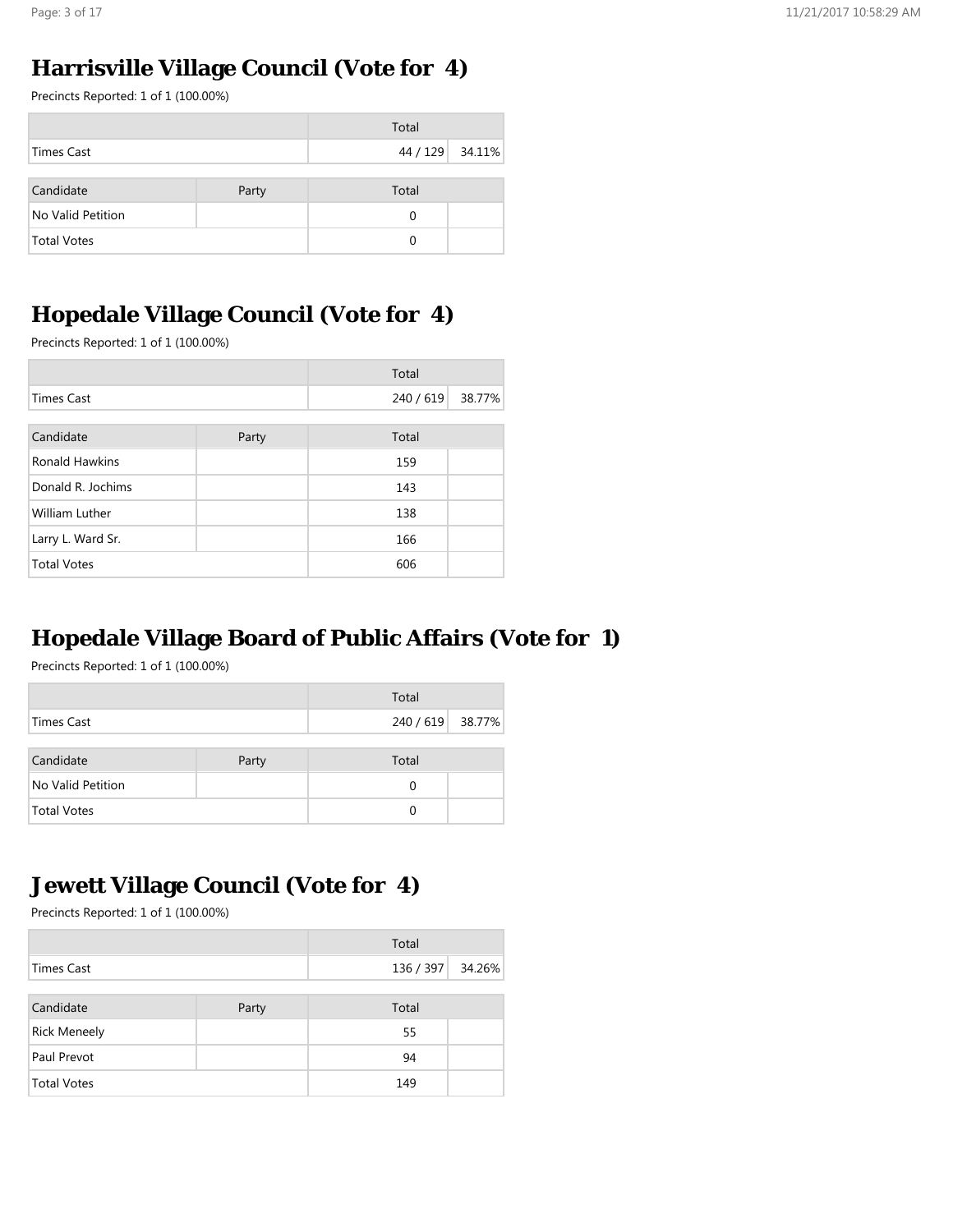## **New Athens Village Mayor (Vote for 1)**

Precincts Reported: 1 of 1 (100.00%)

|                    |       | Total           |  |
|--------------------|-------|-----------------|--|
| <b>Times Cast</b>  |       | 84 / 215 39.07% |  |
|                    |       |                 |  |
| Candidate          | Party | Total           |  |
| Joe Petro          |       | 58              |  |
| <b>Total Votes</b> |       | 58              |  |

## **New Athens Village Council (Vote for 4)**

Precincts Reported: 1 of 1 (100.00%)

|                     |       | Total           |  |
|---------------------|-------|-----------------|--|
| <b>Times Cast</b>   |       | 84 / 215 39.07% |  |
|                     |       |                 |  |
| Candidate           | Party | Total           |  |
| Mark S. Arnold      |       | 45              |  |
| Joseph J. Tomolonis |       | 48              |  |
| <b>Total Votes</b>  |       | 93              |  |

## **Scio Village Council (Vote for 4)**

Precincts Reported: 1 of 1 (100.00%)

|                                   |       | Total       |        |
|-----------------------------------|-------|-------------|--------|
| <b>Times Cast</b>                 |       | 96/466      | 20.60% |
|                                   |       |             |        |
| Candidate                         | Party | Total       |        |
| Erin Thompson                     |       | 68          |        |
| Heidi L. Trice                    |       | 59          |        |
| George M. Tubaugh<br>[DISABLED]   |       | $\mathbf 0$ |        |
| Andrew P. Turner                  |       | 70          |        |
| Douglas A. Whiteman<br>[DISABLED] |       | 0           |        |
| <b>Total Votes</b>                |       | 197         |        |

## **Archer Township Trustees (Vote for 2)**

|                   |       | Total           |  |
|-------------------|-------|-----------------|--|
| Times Cast        |       | 77 / 212 36.32% |  |
|                   |       |                 |  |
| Candidate         | Party | Total           |  |
| James E. Albright |       | 50              |  |
| Aaron L. Dodds    |       | 57              |  |
| Total Votes       |       | 107             |  |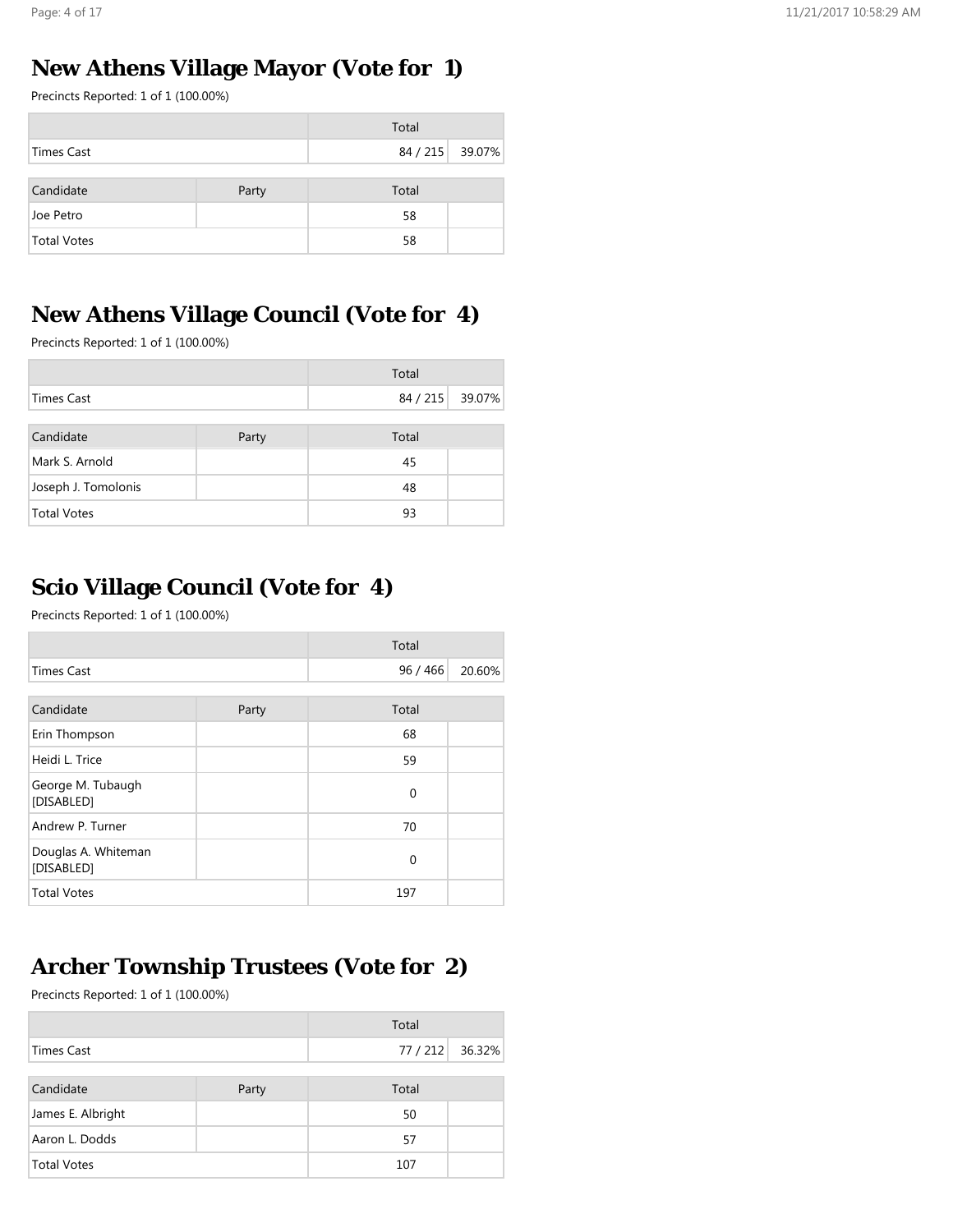# **Athens Township Trustees (Vote for 2)**

Precincts Reported: 1 of 1 (100.00%)

|                    |       | Total     |        |
|--------------------|-------|-----------|--------|
| Times Cast         |       | 134 / 350 | 38.29% |
|                    |       |           |        |
| Candidate          | Party | Total     |        |
| David Butler       |       | 105       |        |
| Michael Saffell    |       | 111       |        |
| <b>Total Votes</b> |       | 216       |        |

## **Athens Township Trustees Unexpired Term 12-31-19 (Vote for 1)**

Precincts Reported: 1 of 1 (100.00%)

|                    |       | Total            |  |
|--------------------|-------|------------------|--|
| Times Cast         |       | 134 / 350 38.29% |  |
| Candidate          | Party | Total            |  |
| Samuel D. Smith    |       | 124              |  |
| <b>Total Votes</b> |       | 124              |  |

## **Cadiz Township Trustees (Vote for 2)**

Precincts Reported: 2 of 2 (100.00%)

|                    |       | Total              |  |
|--------------------|-------|--------------------|--|
| Times Cast         |       | 797 / 2,344 34.00% |  |
|                    |       |                    |  |
| Candidate          | Party | Total              |  |
| Clint A. Barr      |       | 641                |  |
| C. Scott Porter    |       | 525                |  |
| <b>Total Votes</b> |       | 1,166              |  |

## **Franklin Township Trustees (Vote for 2)**

|            |  | Total            |  |
|------------|--|------------------|--|
| Times Cast |  | 155 / 413 37.53% |  |
|            |  |                  |  |

| Candidate       | Party | Total |  |
|-----------------|-------|-------|--|
| Richard A. Huff |       | 115   |  |
| Todd Smith      |       | -82   |  |
| Total Votes     |       | 197   |  |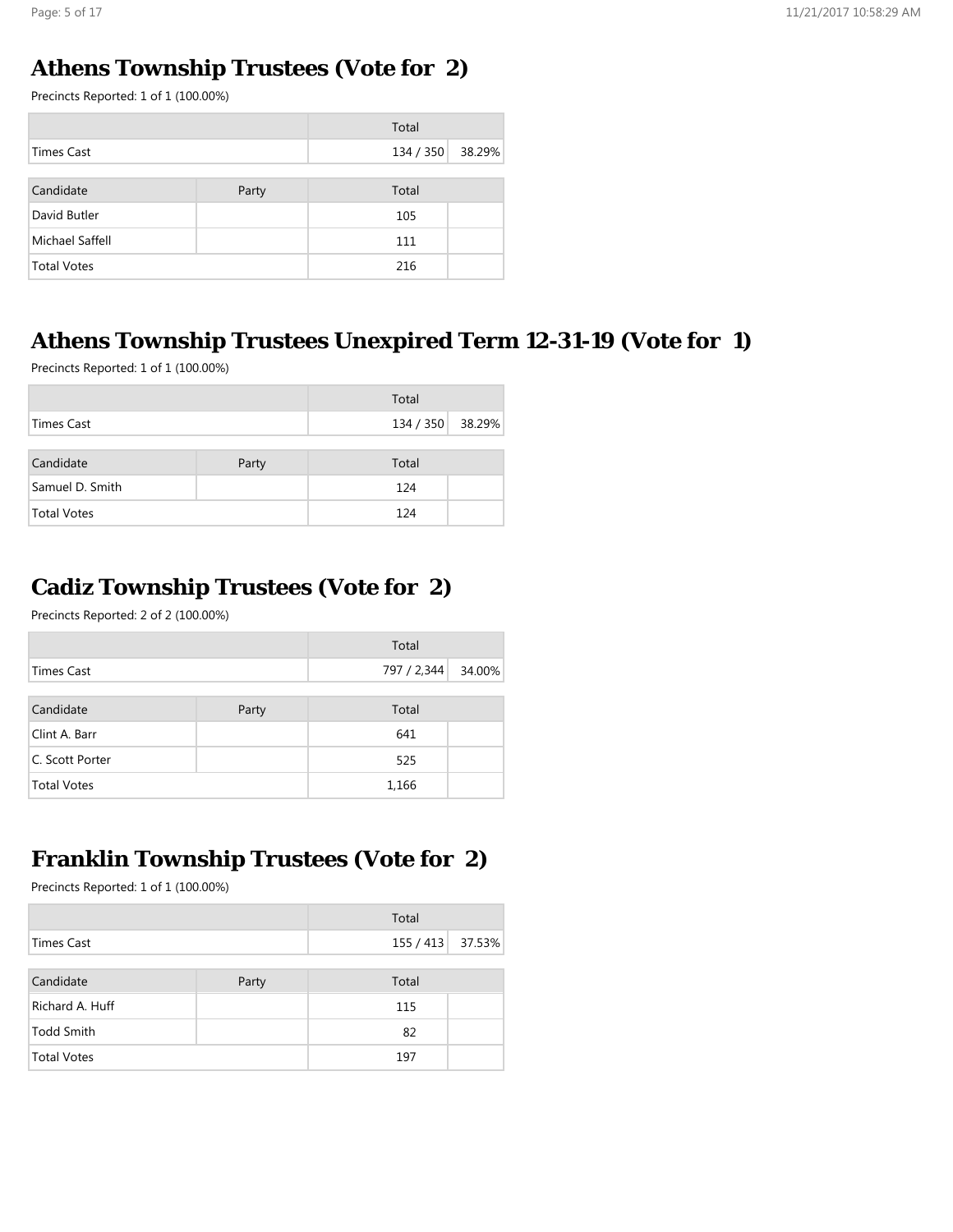## **Freeport Township Trustees (Vote for 2)**

Precincts Reported: 1 of 1 (100.00%)

|                    |       | Total     |        |
|--------------------|-------|-----------|--------|
| <b>Times Cast</b>  |       | 229 / 506 | 45.26% |
|                    |       |           |        |
| Candidate          | Party | Total     |        |
| Jay T. Bardall     |       | 71        |        |
| Jimmy Hershman     |       | 152       |        |
| Randy Cunningham   |       | 163       |        |
| <b>Total Votes</b> |       | 386       |        |

## **German Township Trustees (Vote for 2)**

Precincts Reported: 1 of 1 (100.00%)

|                         |       | Total     |        |
|-------------------------|-------|-----------|--------|
| <b>Times Cast</b>       |       | 198 / 498 | 39.76% |
|                         |       |           |        |
| Candidate               | Party | Total     |        |
| Dale Franklin Kellar    |       | 110       |        |
| D. Ray Marker           |       | 106       |        |
| <b>Bryant Valdinger</b> |       | 99        |        |
| <b>Total Votes</b>      |       | 315       |        |

# **Green Township Trustees (Vote for 2)**

|                       |       | Total       |        |
|-----------------------|-------|-------------|--------|
| <b>Times Cast</b>     |       | 469 / 1,239 | 37.85% |
|                       |       |             |        |
| Candidate             | Party | Total       |        |
| Vee Jay Beadling      |       | 184         |        |
| George "Smoke" McAfee |       | 153         |        |
| Jim Rocchi            |       | 161         |        |
| James Ward            |       | 172         |        |
| Donald Whipkey        |       | 145         |        |
| <b>Total Votes</b>    |       | 815         |        |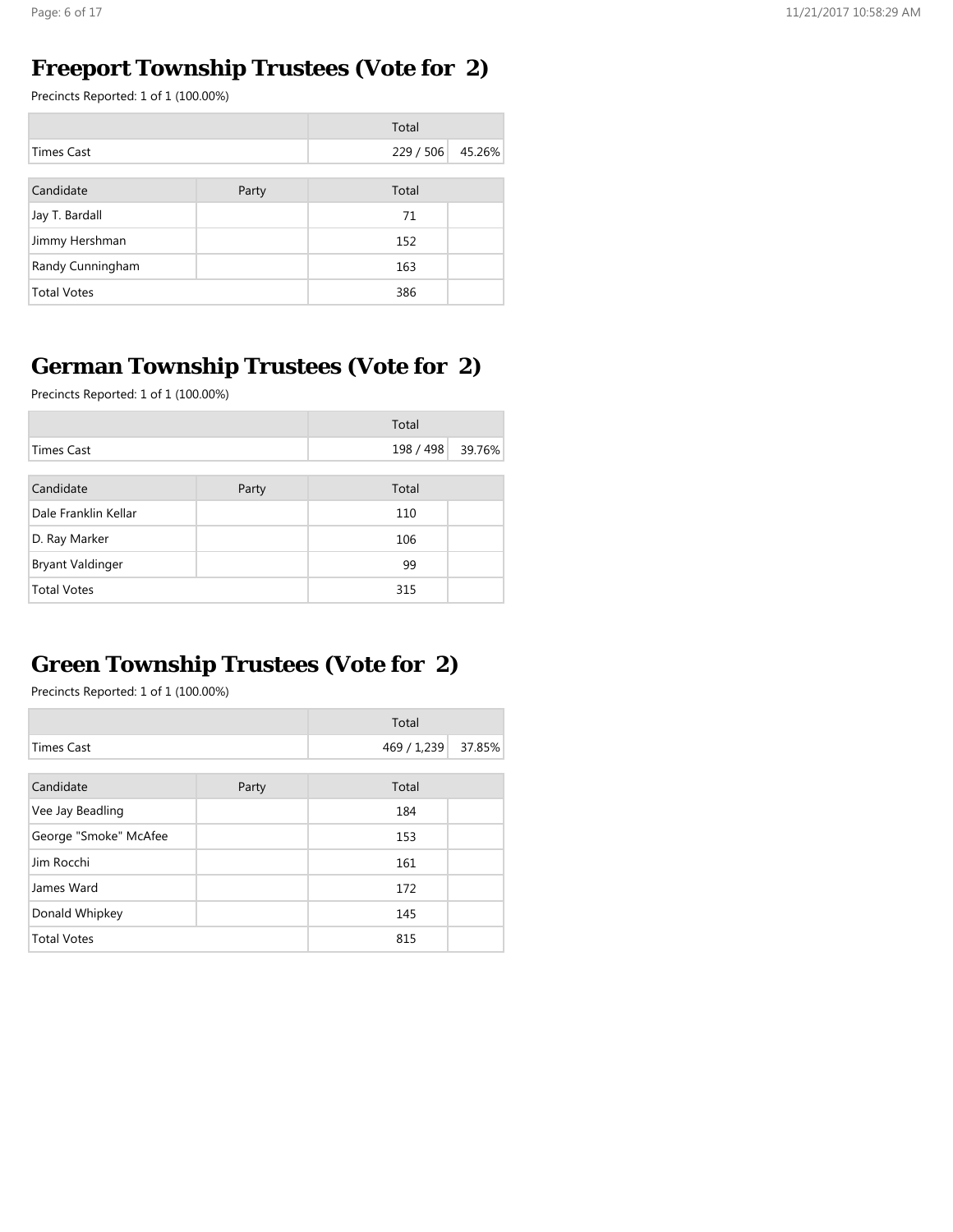# **Monroe Township Trustees (Vote for 2)**

Precincts Reported: 1 of 1 (100.00%)

|                      |       | Total     |        |
|----------------------|-------|-----------|--------|
| <b>Times Cast</b>    |       | 238 / 674 | 35.31% |
|                      |       |           |        |
| Candidate            | Party | Total     |        |
| Gene Busby           |       | 135       |        |
| Tom Ferguson         |       | 115       |        |
| <b>Andrew Slentz</b> |       | 138       |        |
| <b>Total Votes</b>   |       | 388       |        |

# **Moorefield Township Trustees (Vote for 2)**

Precincts Reported: 1 of 1 (100.00%)

|                    |       | Total            |  |
|--------------------|-------|------------------|--|
| Times Cast         |       | 102 / 271 37.64% |  |
|                    |       |                  |  |
| Candidate          | Party | Total            |  |
| Jody L. Hyde       |       | 87               |  |
| <b>Rick Moore</b>  |       | 88               |  |
| <b>Total Votes</b> |       | 175              |  |

## **North Township Trustees (Vote for 2)**

Precincts Reported: 1 of 1 (100.00%)

|                    |       | Total     |        |
|--------------------|-------|-----------|--------|
| <b>Times Cast</b>  |       | 264/1,012 | 26.09% |
|                    |       |           |        |
| Candidate          | Party | Total     |        |
| Travis Albaugh     |       | 188       |        |
| Danny L. Henry     |       | 176       |        |
| <b>Total Votes</b> |       | 364       |        |

## **Nottingham Township Trustees (Vote for 2)**

|                     |       | Total  |        |
|---------------------|-------|--------|--------|
| <b>Times Cast</b>   |       | 82/211 | 38.86% |
|                     |       |        |        |
| Candidate           | Party | Total  |        |
| <b>Shirley Fair</b> |       | 56     |        |
| Anthony Knight      |       | 63     |        |
| <b>Total Votes</b>  |       | 119    |        |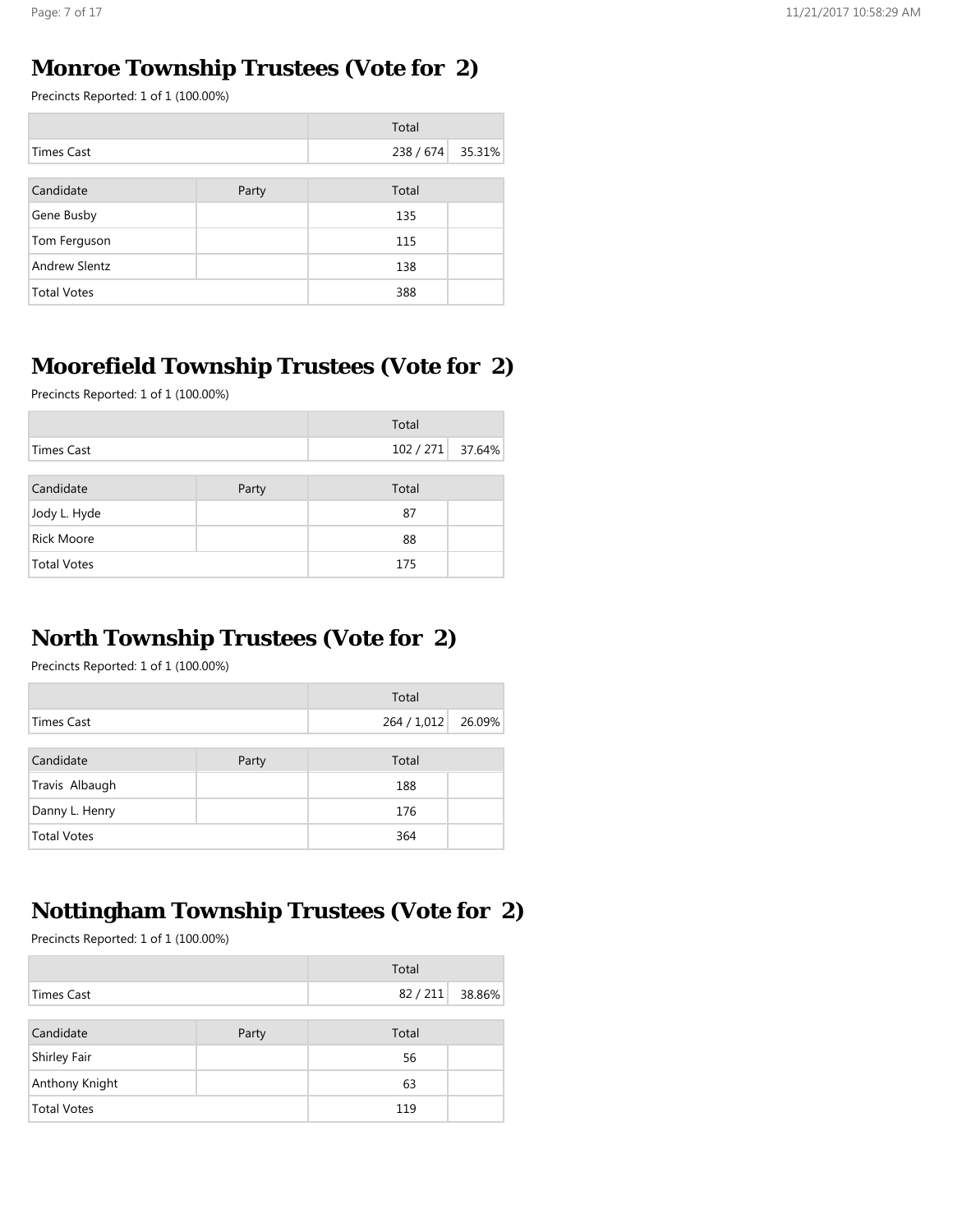## **Rumley Township Trustees (Vote for 2)**

Precincts Reported: 1 of 1 (100.00%)

|                     |       | Total     |        |
|---------------------|-------|-----------|--------|
| <b>Times Cast</b>   |       | 326 / 885 | 36.84% |
|                     |       |           |        |
| Candidate           | Party | Total     |        |
| Damian Chrisman     |       | 185       |        |
| Matthew A. Dulkoski |       | 137       |        |
| Andrew G. Lee       |       | 176       |        |
| <b>Total Votes</b>  |       | 498       |        |

## **Short Creek Township Trustees (Vote for 2)**

Precincts Reported: 1 of 1 (100.00%)

|                    |       | Total     |        |
|--------------------|-------|-----------|--------|
| <b>Times Cast</b>  |       | 284 / 783 | 36.27% |
|                    |       |           |        |
| Candidate          | Party | Total     |        |
| Andrew Filippi     |       | 115       |        |
| Jay Hopkins        |       | 162       |        |
| David R. Rinkes    |       | 198       |        |
| <b>Total Votes</b> |       | 475       |        |

#### **Stock Township Trustees (Vote for 2)**

Precincts Reported: 1 of 1 (100.00%)

|                    |       | Total            |  |
|--------------------|-------|------------------|--|
| <b>Times Cast</b>  |       | 114 / 341 33.43% |  |
|                    |       |                  |  |
| Candidate          | Party | Total            |  |
| Jeffrey A. Crall   |       | 73               |  |
| Mike Henderson     |       | 82               |  |
| <b>Total Votes</b> |       | 155              |  |

## **Stock Township Fiscal Officer (Vote for 1)**

|                    |       | Total            |  |
|--------------------|-------|------------------|--|
| Times Cast         |       | 114 / 341 33.43% |  |
| Candidate          | Party | Total            |  |
| Jessi Bumgardner   |       | 90               |  |
| <b>Total Votes</b> |       | 90               |  |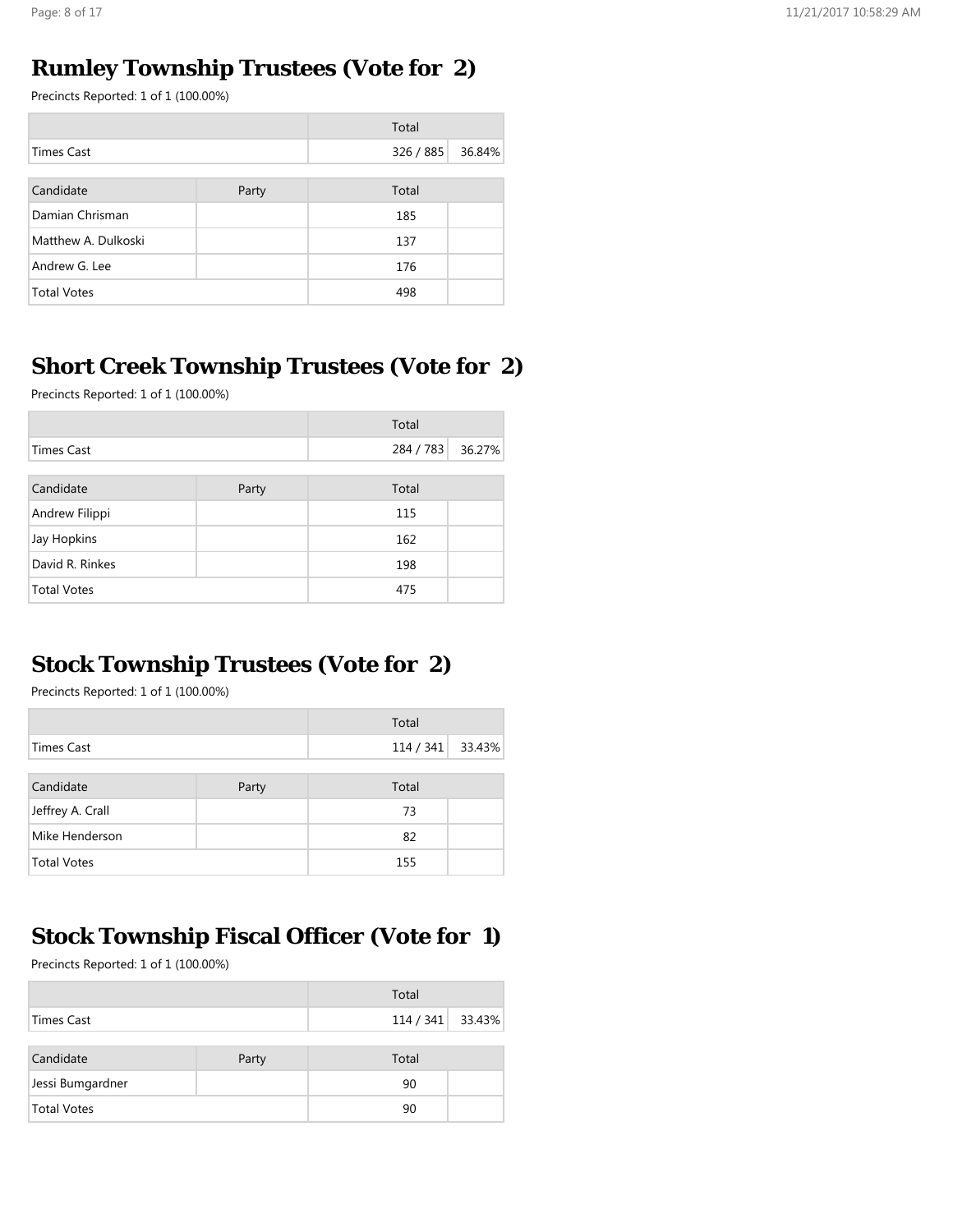## **Washington Township Trustee (Vote for 2)**

Precincts Reported: 1 of 1 (100.00%)

|                    |       | Total            |  |
|--------------------|-------|------------------|--|
| <b>Times Cast</b>  |       | 144 / 379 37.99% |  |
|                    |       |                  |  |
| Candidate          | Party | Total            |  |
| Douglas Crabtree   |       | 103              |  |
| Scott Reynolds     |       | 93               |  |
| <b>Total Votes</b> |       | 196              |  |

## **East Central Ohio Educational Service Center (Vote for 1)**

Precincts Reported: 4 of 4 (100.00%)

|                     |                 | Total     |        |
|---------------------|-----------------|-----------|--------|
| <b>Times Cast</b>   |                 | 299 / 867 | 34.49% |
|                     |                 |           |        |
| Candidate           | Party           | Total     |        |
| Write-in            |                 | 16        |        |
| <b>Total Votes</b>  |                 | 16        |        |
|                     |                 | Total     |        |
| Ryan Dunfee         | <b>WRITE-IN</b> | 6         |        |
| Unresolved Write-In |                 | 10        |        |

# **Jefferson County Educational Service Center (Vote for 3)**

|                                |       | Total   |        |
|--------------------------------|-------|---------|--------|
| Times Cast                     |       | 233/622 | 37.46% |
|                                |       |         |        |
| Candidate                      | Party | Total   |        |
| Barbara Donahue-<br>Cunningham |       | 103     |        |
| Larry George                   |       | 137     |        |
| Barry L. Gullen                |       | 66      |        |
| <b>Total Votes</b>             |       | 306     |        |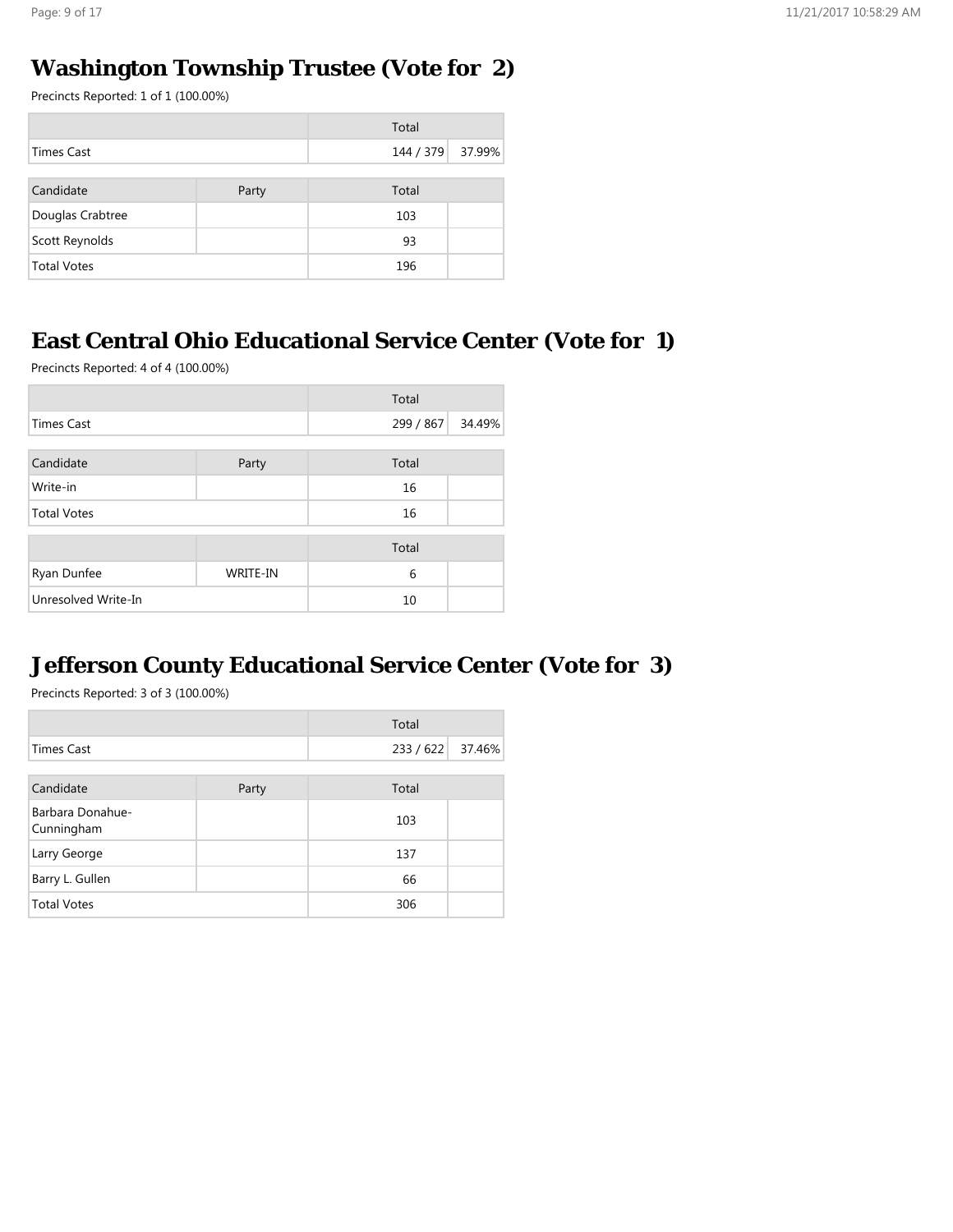## **Buckeye Local School District (Vote for 3)**

Precincts Reported: 2 of 2 (100.00%)

|       | Total |           |
|-------|-------|-----------|
|       |       | 38.24%    |
|       |       |           |
| Party | Total |           |
|       | 53    |           |
|       | 153   |           |
|       | 52    |           |
|       | 47    |           |
|       | 56    |           |
|       | 50    |           |
|       | 73    |           |
|       | 484   |           |
|       |       | 213 / 557 |

## **Conotton Valley School Board Member (Vote for 2)**

Precincts Reported: 3 of 3 (100.00%)

|                    |       | Total     |        |
|--------------------|-------|-----------|--------|
| Times Cast         |       | 299 / 867 | 34.49% |
|                    |       |           |        |
| Candidate          | Party | Total     |        |
| Andrea Leggett     |       | 75        |        |
| Kari M. Galigher   |       | 163       |        |
| Kevin Willoughby   |       | 231       |        |
| <b>Total Votes</b> |       | 469       |        |

# **Edison Local School Board Member (Vote for 3)**

|                       |       | Total |        |
|-----------------------|-------|-------|--------|
| <b>Times Cast</b>     |       | 20/65 | 30.77% |
|                       |       |       |        |
| Candidate             | Party | Total |        |
| Scott O. Lockhart     |       | 6     |        |
| Aaron Richardson      |       | 7     |        |
| <b>Warner Sanders</b> |       | 3     |        |
| Ronald L. Smyth       |       | 13    |        |
| <b>Total Votes</b>    |       | 29    |        |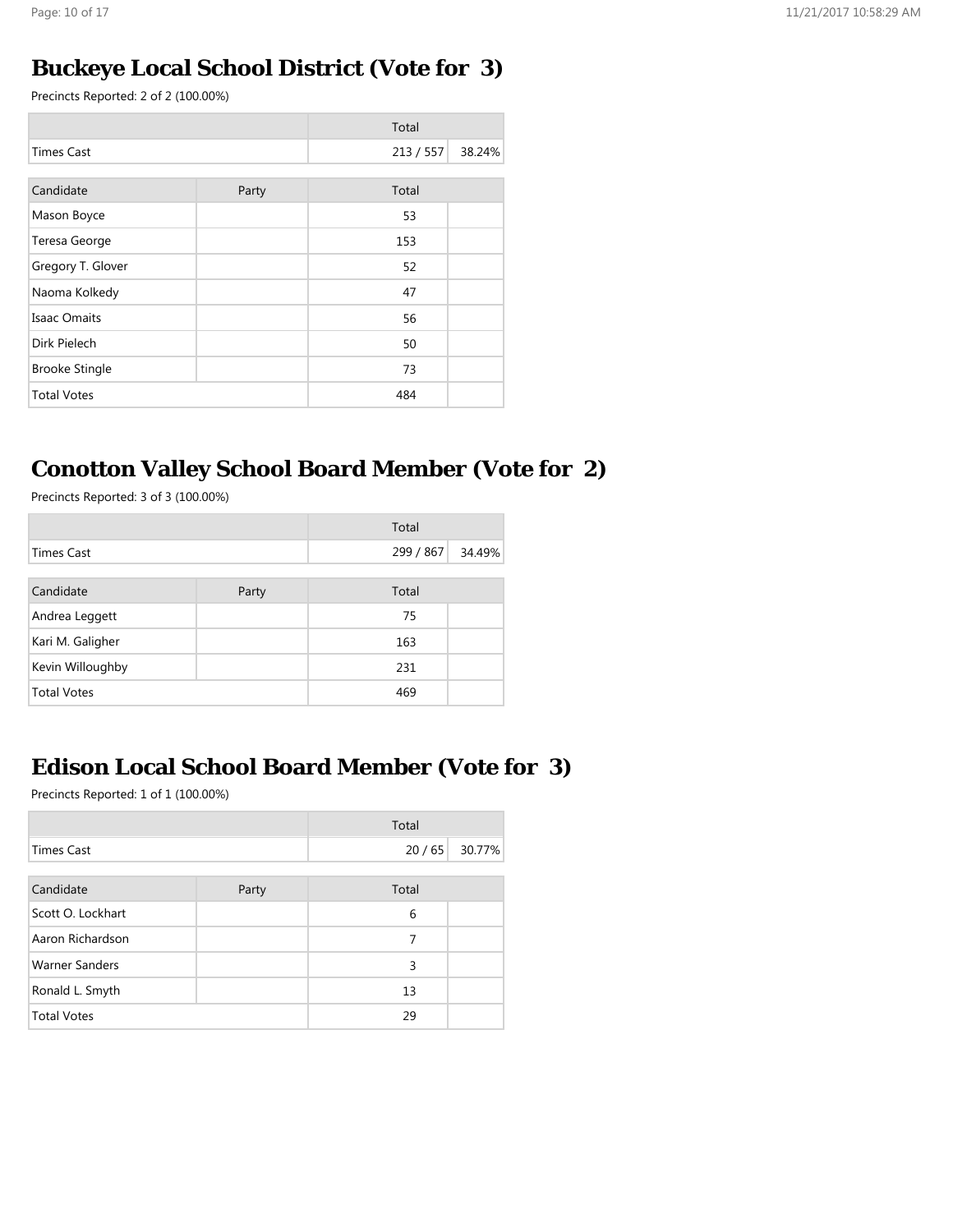#### **Harrison Hills School Board Member (Vote for 3)**

Precincts Reported: 15 of 15 (100.00%)

|                    |       | Total         |        |
|--------------------|-------|---------------|--------|
| <b>Times Cast</b>  |       | 3,081 / 8,629 | 35.71% |
|                    |       |               |        |
| Candidate          | Party | Total         |        |
| J. Melvin Allen    |       | 1,512         |        |
| Deborah Kenny      |       | 1,840         |        |
| D. J. Watson       |       | 1,862         |        |
| <b>Total Votes</b> |       | 5,214         |        |

## **Union Local School Board Member (Vote for 3)**

Precincts Reported: 1 of 1 (100.00%)

|                    |       | Total        |  |
|--------------------|-------|--------------|--|
| <b>Times Cast</b>  |       | $0/0$ N/A    |  |
|                    |       |              |  |
| Candidate          | Party | Total        |  |
| Koel Davia         |       | $\mathbf{0}$ |  |
| Daniel Lucas       |       | $\mathbf 0$  |  |
| Write-in           |       | $\Omega$     |  |
| <b>Total Votes</b> |       | 0            |  |

## **State Issue 1 (Vote for 1)**

Precincts Reported: 16 of 16 (100.00%)

|                    |       | Total          |        |
|--------------------|-------|----------------|--------|
| Times Cast         |       | 3,613 / 10,118 | 35.71% |
|                    |       |                |        |
| Candidate          | Party | Total          |        |
| <b>YES</b>         |       | 2,794          |        |
| <b>NO</b>          |       | 729            |        |
| <b>Total Votes</b> |       | 3,523          |        |

## **State Issue 2 (Vote for 1)**

|                    |       | Total          |        |
|--------------------|-------|----------------|--------|
| Times Cast         |       | 3,613 / 10,118 | 35.71% |
| Candidate          | Party | Total          |        |
| YES                |       | 459            |        |
| <b>NO</b>          |       | 3,076          |        |
| <b>Total Votes</b> |       | 3,535          |        |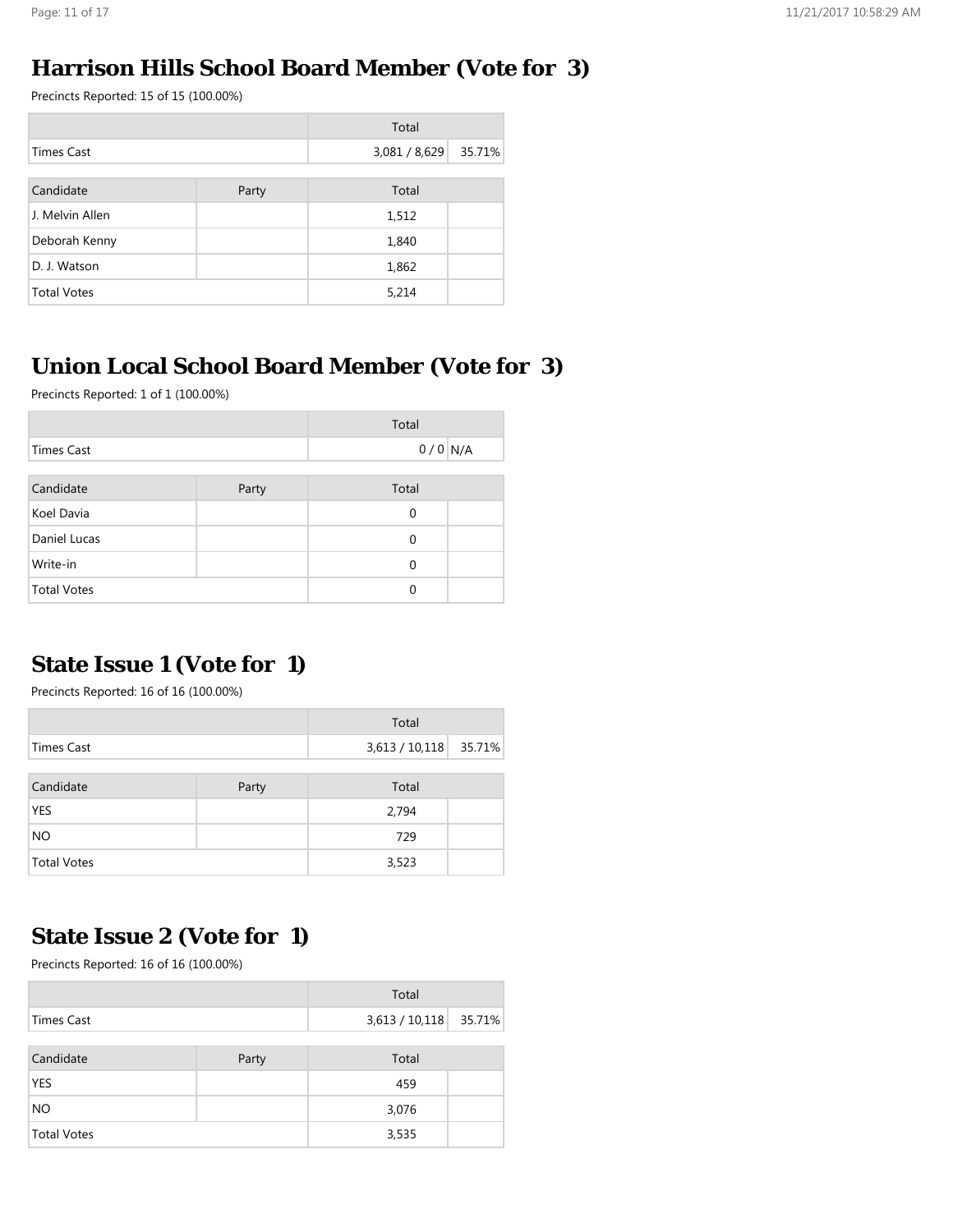# **Harrison County Council on Aging - Renewal Levy (Vote for 1)**

Precincts Reported: 16 of 16 (100.00%)

|                    |       | Total          |        |
|--------------------|-------|----------------|--------|
| <b>Times Cast</b>  |       | 3,613 / 10,118 | 35.71% |
|                    |       |                |        |
| Candidate          | Party | Total          |        |
| For the tax        |       | 2,578          |        |
| Against the tax    |       | 923            |        |
| <b>Total Votes</b> |       | 3,501          |        |

# **Harrison County Cooperative Extension - Renewal Levy (Vote for 1)**

Precincts Reported: 16 of 16 (100.00%)

|                    |       | Total          |        |
|--------------------|-------|----------------|--------|
| <b>Times Cast</b>  |       | 3,613 / 10,118 | 35.71% |
|                    |       |                |        |
| Candidate          | Party | Total          |        |
| For the tax        |       | 2,514          |        |
| Against the tax    |       | 1,004          |        |
| <b>Total Votes</b> |       | 3,518          |        |

# **Adena Village EMS Levy (Vote for 1)**

Precincts Reported: 1 of 1 (100.00%)

|                    |       | Total  |        |
|--------------------|-------|--------|--------|
| Times Cast         |       | 43/106 | 40.57% |
|                    |       |        |        |
| Candidate          | Party | Total  |        |
| For the tax        |       | 30     |        |
| Against the tax    |       | 13     |        |
| <b>Total Votes</b> |       | 43     |        |

# **Adena Village Current Expenses Levy (Vote for 1)**

|                    |       | Total           |  |
|--------------------|-------|-----------------|--|
| Times Cast         |       | 43 / 106 40.57% |  |
|                    |       |                 |  |
| Candidate          | Party | Total           |  |
| For the tax        |       | 30              |  |
| Against the tax    |       | 13              |  |
| <b>Total Votes</b> |       | 43              |  |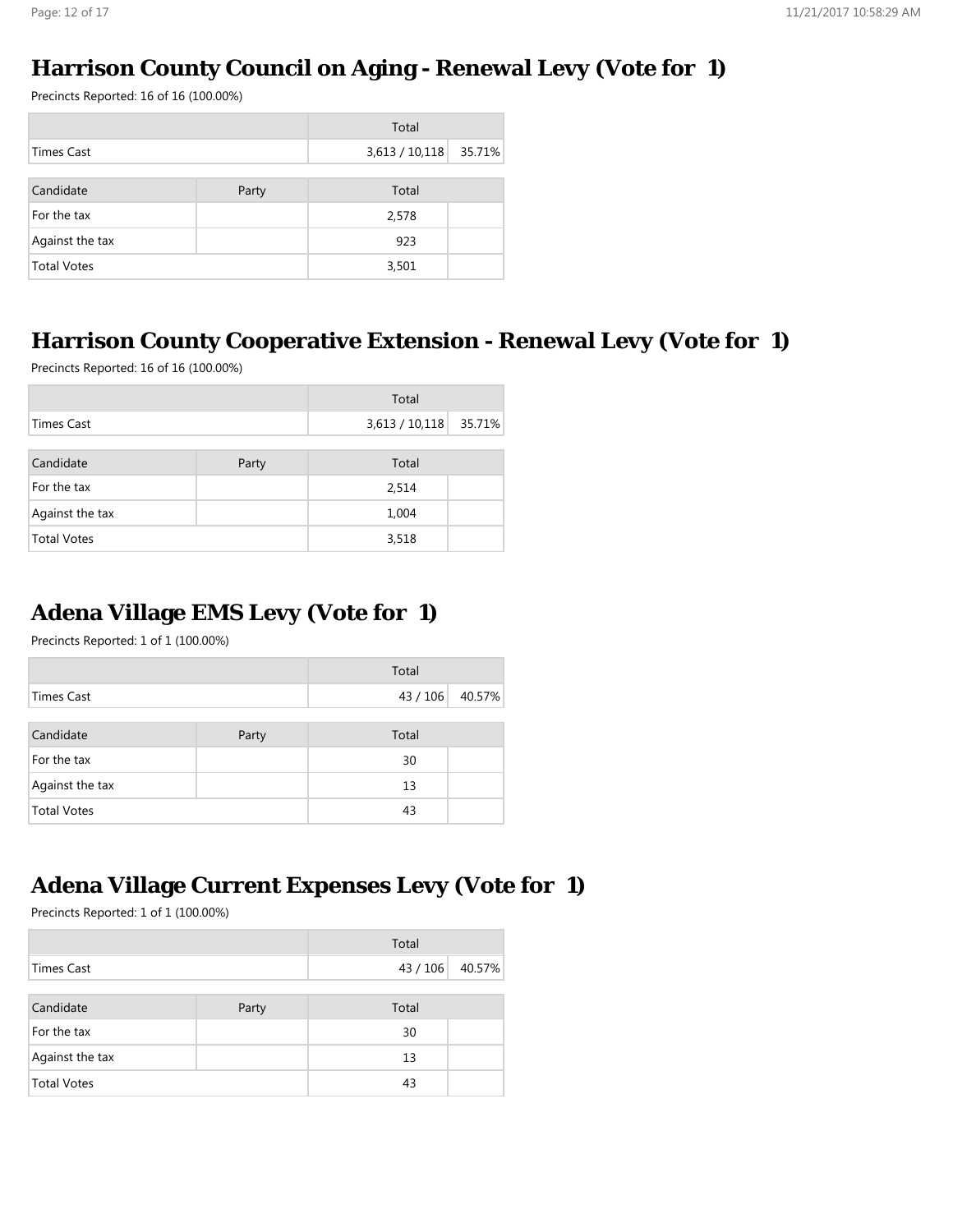# **Freeport Village Fire Protection - Renewal Levy (Vote for 1)**

Precincts Reported: 1 of 1 (100.00%)

|                    |       | Total  |        |
|--------------------|-------|--------|--------|
| Times Cast         |       | 95/203 | 46.80% |
|                    |       |        |        |
| Candidate          | Party | Total  |        |
| For the tax        |       | 70     |        |
| Against the tax    |       | 23     |        |
| <b>Total Votes</b> |       | 93     |        |

# **Freeport Village Current Expenses 1 Mill - Renewal Levy (Vote for 1)**

Precincts Reported: 1 of 1 (100.00%)

|                    |       | Total  |        |
|--------------------|-------|--------|--------|
| <b>Times Cast</b>  |       | 95/203 | 46.80% |
|                    |       |        |        |
| Candidate          | Party | Total  |        |
| For the tax        |       | 66     |        |
| Against the tax    |       | 27     |        |
| <b>Total Votes</b> |       | 93     |        |

## **Freeport Village Street Expense - Renewal Levy (Vote for 1)**

Precincts Reported: 1 of 1 (100.00%)

|                    |       | Total  |        |
|--------------------|-------|--------|--------|
| <b>Times Cast</b>  |       | 95/203 | 46.80% |
|                    |       |        |        |
| Candidate          | Party | Total  |        |
| For the tax        |       | 65     |        |
| Against the tax    |       | 28     |        |
| <b>Total Votes</b> |       | 93     |        |

## **Freeport Village Current Expenses .89 Mill - Renewal Levy (Vote for 1)**

|                    |       | Total  |        |
|--------------------|-------|--------|--------|
| Times Cast         |       | 95/203 | 46.80% |
|                    |       |        |        |
| Candidate          | Party | Total  |        |
| For the tax        |       | 63     |        |
| Against the tax    |       | 30     |        |
| <b>Total Votes</b> |       | 93     |        |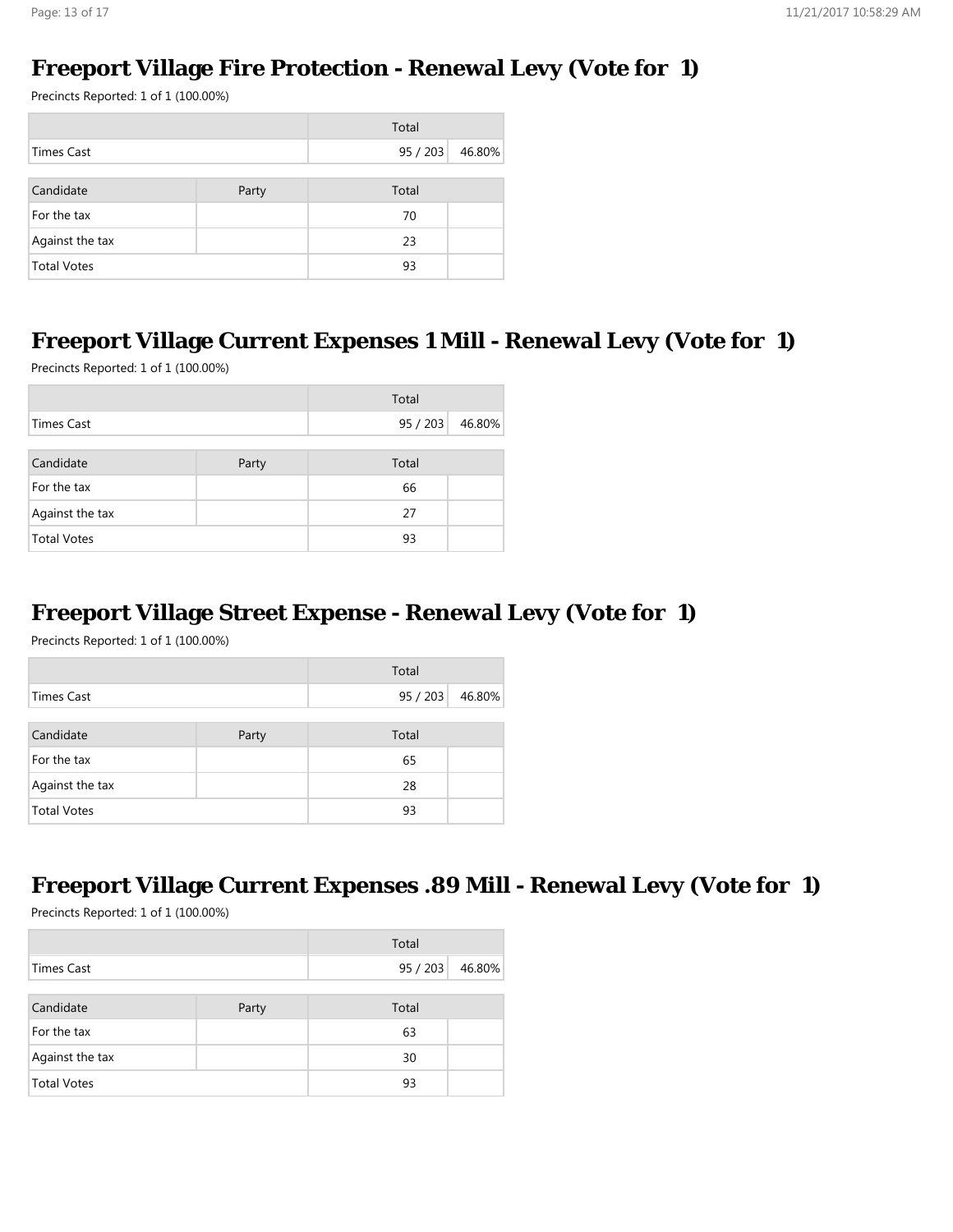#### **Freeport Village Current Expenses 3.5 Mill - Renewal Levy (Vote for 1)**

Precincts Reported: 1 of 1 (100.00%)

|                    |       | Total  |        |
|--------------------|-------|--------|--------|
| Times Cast         |       | 95/203 | 46.80% |
|                    |       |        |        |
| Candidate          | Party | Total  |        |
| For the tax        |       | 59     |        |
| Against the tax    |       | 33     |        |
| <b>Total Votes</b> |       | 92     |        |

#### **Jewett Village Current Expenses - Renewal Levy (Vote for 1)**

Precincts Reported: 1 of 1 (100.00%)

| Total              |       |                  |  |
|--------------------|-------|------------------|--|
| <b>Times Cast</b>  |       | 136 / 397 34.26% |  |
|                    |       |                  |  |
| Candidate          | Party | Total            |  |
| For the tax        |       | 78               |  |
| Against the tax    |       | 56               |  |
| <b>Total Votes</b> |       | 134              |  |

#### **Jewett Village Street Maintenance - Renewal Levy (Vote for 1)**

Precincts Reported: 1 of 1 (100.00%)

|                    |       | Total            |  |
|--------------------|-------|------------------|--|
| <b>Times Cast</b>  |       | 136 / 397 34.26% |  |
|                    |       |                  |  |
| Candidate          | Party | Total            |  |
| For the tax        |       | 84               |  |
| Against the tax    |       | 51               |  |
| <b>Total Votes</b> |       | 135              |  |

## **New Athens Village Current Expenses - Renewal Levy (Vote for 1)**

|                    |       | Total |                 |
|--------------------|-------|-------|-----------------|
| <b>Times Cast</b>  |       |       | 84 / 215 39.07% |
|                    |       |       |                 |
| Candidate          | Party | Total |                 |
| For the tax        |       | 59    |                 |
| Against the tax    |       | 20    |                 |
| <b>Total Votes</b> |       | 79    |                 |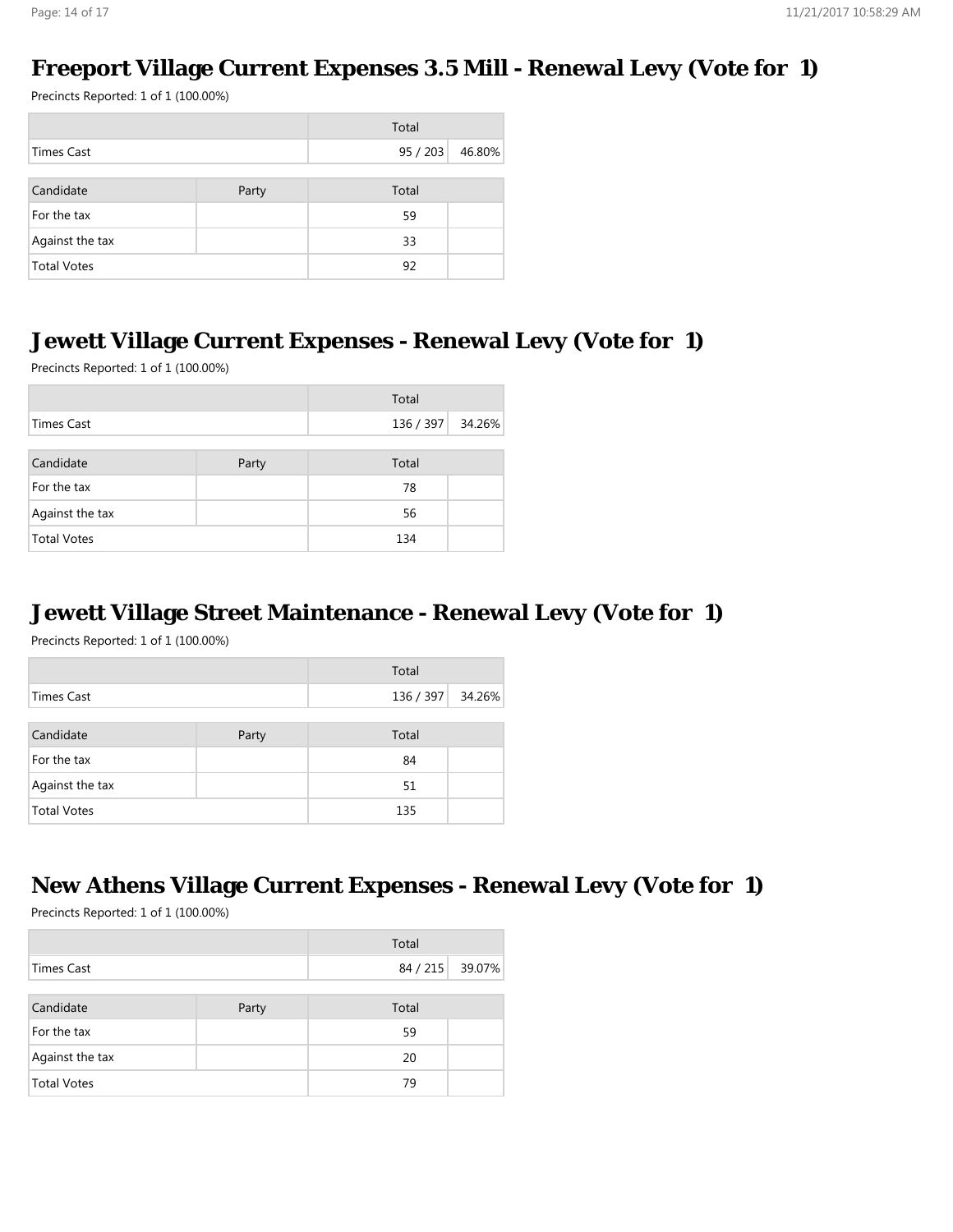#### **Cadiz Township Cemetary - Renewal Levy (Vote for 1)**

Precincts Reported: 2 of 2 (100.00%)

|                    |       | Total       |        |
|--------------------|-------|-------------|--------|
| <b>Times Cast</b>  |       | 797 / 2,344 | 34.00% |
|                    |       |             |        |
| Candidate          | Party | Total       |        |
| For the tax        |       | 618         |        |
| Against the tax    |       | 163         |        |
| <b>Total Votes</b> |       | 781         |        |

#### **NOTTINGHAM TOWNSHIP 1 MILL CEMETERY LEVY (RENEWAL) (Vote for 1)**

Precincts Reported: 1 of 1 (100.00%)

|                    |       | Total  |        |
|--------------------|-------|--------|--------|
| <b>Times Cast</b>  |       | 82/211 | 38.86% |
|                    |       |        |        |
| Candidate          | Party | Total  |        |
| For the tax        |       | 66     |        |
| Against the tax    |       | 15     |        |
| <b>Total Votes</b> |       | 81     |        |

### **MOOREFIELD TOWNSHIP .5 MILL CEMETERY LEVY (RENEWAL) (Vote for 1)**

Precincts Reported: 1 of 1 (100.00%)

|                    |       | Total     |        |
|--------------------|-------|-----------|--------|
| <b>Times Cast</b>  |       | 102 / 271 | 37.64% |
|                    |       |           |        |
| Candidate          | Party | Total     |        |
| For the tax        |       | 89        |        |
| Against the tax    |       | 12        |        |
| <b>Total Votes</b> |       | 101       |        |

## **MOOREFIELD TOWNSHIP 1 MILL FIRE PROTECTION LEVY (RENEWAL) (Vote for 1)**

|                    |       | Total            |  |
|--------------------|-------|------------------|--|
| Times Cast         |       | 102 / 271 37.64% |  |
|                    |       |                  |  |
| Candidate          | Party | Total            |  |
| For the tax        |       | 93               |  |
| Against the tax    |       | 8                |  |
| <b>Total Votes</b> |       | 101              |  |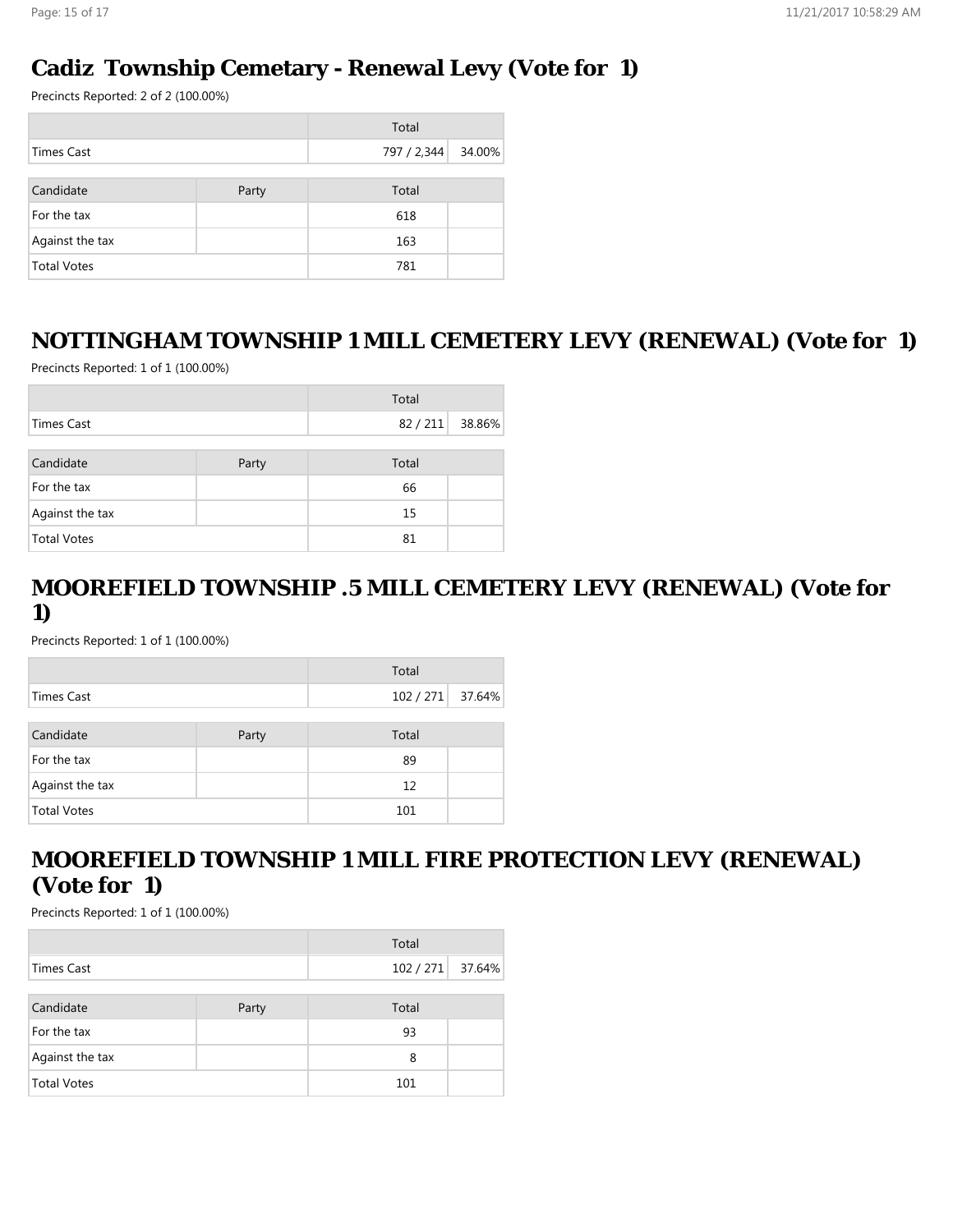#### **RUMLEY TOWNSHIP 1 MILL CEMETERY LEVY (RENEWAL) (Vote for 1)**

Precincts Reported: 1 of 1 (100.00%)

|                    |       | Total     |        |
|--------------------|-------|-----------|--------|
| Times Cast         |       | 326 / 885 | 36.84% |
|                    |       |           |        |
| Candidate          | Party | Total     |        |
| For the tax        |       | 240       |        |
| Against the tax    |       | 78        |        |
| <b>Total Votes</b> |       | 318       |        |

#### **Freeport Township Cemetery - Renewal Levy (Vote for 1)**

Precincts Reported: 1 of 1 (100.00%)

|                    | Total |                  |  |
|--------------------|-------|------------------|--|
| Times Cast         |       | 229 / 506 45.26% |  |
|                    |       |                  |  |
| Candidate          | Party | Total            |  |
| For the tax        |       | 172              |  |
| Against the tax    |       | 50               |  |
| <b>Total Votes</b> |       | 222              |  |

#### **Freeport Township Fire Protection - Renewal Levy (Vote for 1)**

Precincts Reported: 1 of 1 (100.00%)

|                    |       | Total   |        |
|--------------------|-------|---------|--------|
| <b>Times Cast</b>  |       | 229/506 | 45.26% |
|                    |       |         |        |
| Candidate          | Party | Total   |        |
| For the tax        |       | 181     |        |
| Against the tax    |       | 40      |        |
| <b>Total Votes</b> |       | 221     |        |

## **Buckeye Local Emergency Requirements Additional Levy (Vote for 1)**

|                        |       | Total            |  |  |
|------------------------|-------|------------------|--|--|
| <b>Times Cast</b>      |       | 213 / 557 38.24% |  |  |
|                        |       |                  |  |  |
| Candidate              | Party | Total            |  |  |
| FOR THE TAX            |       | 87               |  |  |
| <b>AGAINST THE TAX</b> |       | 123              |  |  |
| <b>Total Votes</b>     |       | 210              |  |  |